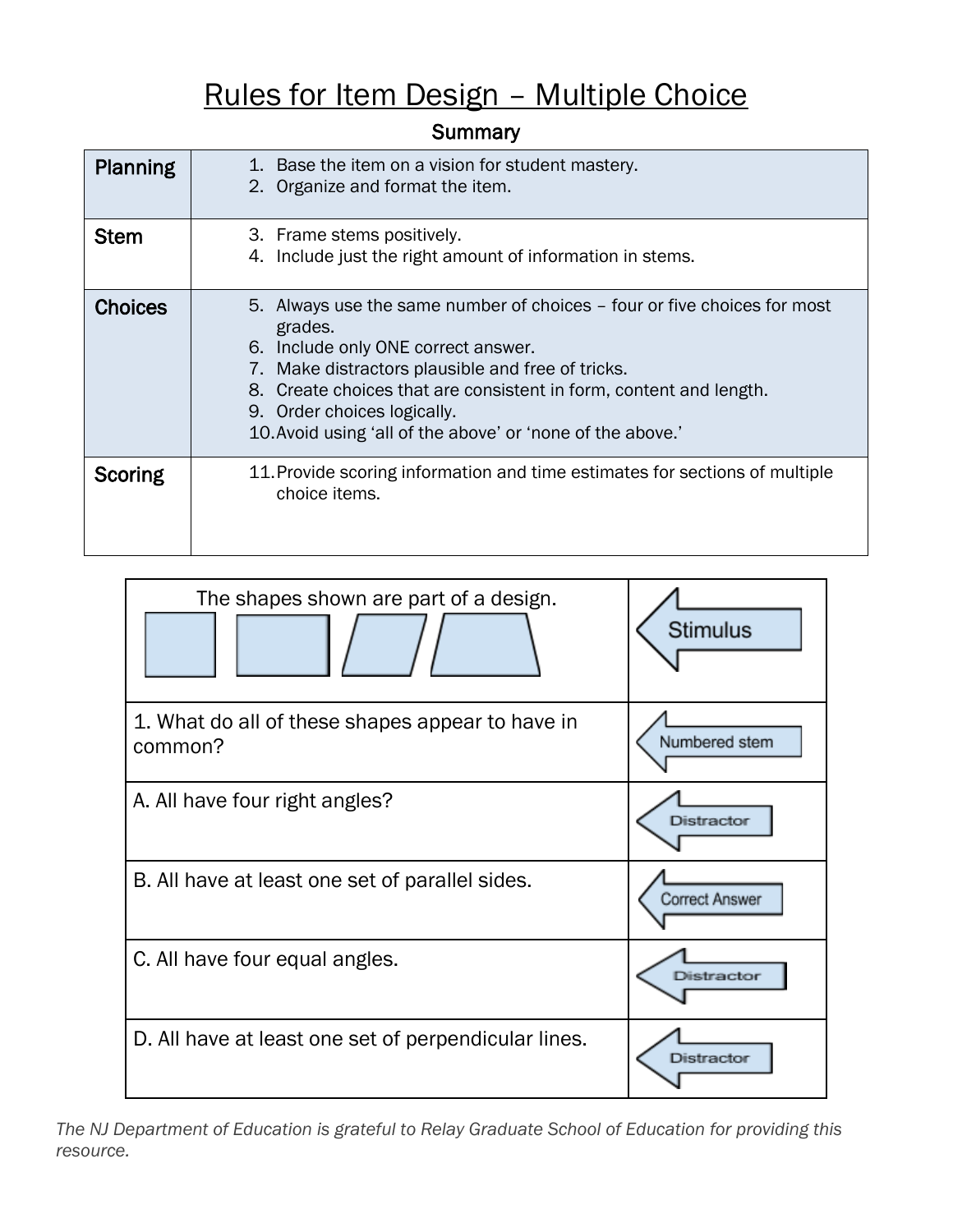# Rules for Item Design – Multiple Choice

| 1. | <b>Base the item</b><br>on a vision for<br>student<br>mastery  | Write a proposition (a statement you'd expect students to make if they had<br>mastered the content)                                                                                                                                                                                                                                                                                                                                                                                                                                                          |
|----|----------------------------------------------------------------|--------------------------------------------------------------------------------------------------------------------------------------------------------------------------------------------------------------------------------------------------------------------------------------------------------------------------------------------------------------------------------------------------------------------------------------------------------------------------------------------------------------------------------------------------------------|
| 2. | Organize and<br>format the item                                | Number your items and letter your choices<br>$\bullet$<br>Put the stem at the top (as opposed to on the side, for example)<br>$\bullet$<br>Put any images associated with the stem above the text of the stem<br>Align the choices vertically underneath the stem<br>Note: Aligning choices horizontally may save some space, but<br>bunching up choices increases the density of text on the page,<br>which is bad for student concentration. On top of this, arranging<br>choices horizontally makes it harder to see differences among<br>answer choices. |
| 3. | <b>Frame stems</b><br>positively                               | Most of the time, stems should be positive<br>In cases where you must use negative framing, be sure to make this stand<br>out to students with your text style<br>For example: "Which of the following was <b>NOT</b> a main goal of the<br>Civil Rights Movement in the 1950s and 1960s?"                                                                                                                                                                                                                                                                   |
| 4. | Include just the<br>right amount of<br>information in<br>stems | $\bullet$<br>Be sure there's enough information in the stem to allow students to answer<br>correctly<br>Don't assume students know information unrelated to the content<br>$\bullet$<br>Avoid using words in the stem that might give away the answer<br>Check item stems for grammatical cues that might give an answer away,<br>and remove them<br>Keep the item easy to read by including words in the stem that would<br>otherwise be repeated in choices<br>$\bullet$<br>Include only relevant information in the stem                                  |
| 5. | Always use the<br>same number<br>of choices                    | Use four or five choices for most grades<br>Typically, younger students get fewer choices and older students get<br>more<br>There should not be fewer than three or more than five choices                                                                                                                                                                                                                                                                                                                                                                   |
| 6. | Include only<br><b>ONE</b> correct<br>answer                   | Choices should be unambiguously worded<br>There should be one clear best response                                                                                                                                                                                                                                                                                                                                                                                                                                                                            |

Details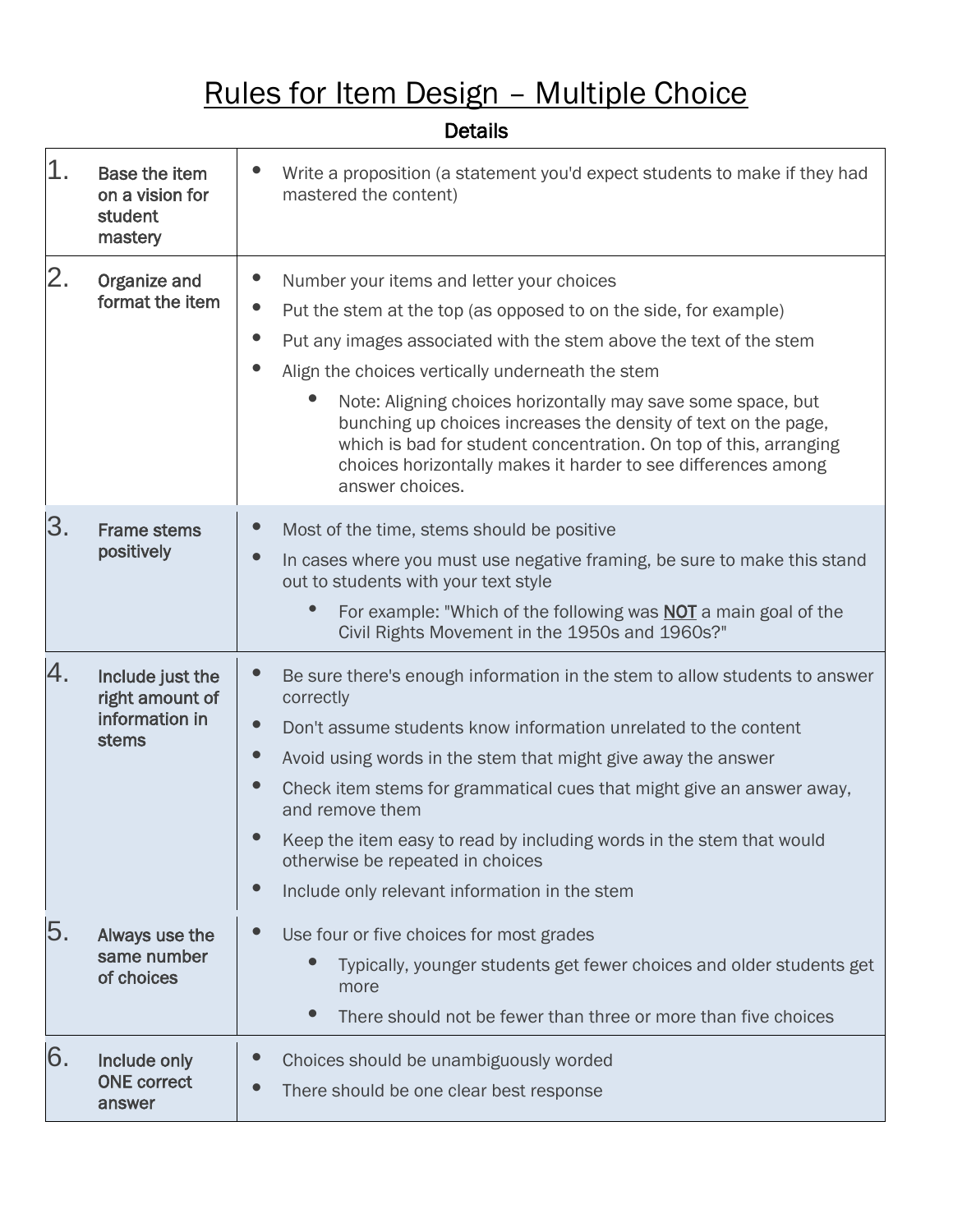| 7.  | <b>Make</b><br>distractors<br>plausible and<br>free of tricks                     | Don't make distractors so obvious that any student, whether or not they<br>have mastered the content, can guess correctly<br>Strong distractors should have a basis in common student misconceptions<br>and errors<br>That way, if students answer items incorrectly, you can get<br>information about where and how their understanding is breaking<br>down                                                                                                   |
|-----|-----------------------------------------------------------------------------------|----------------------------------------------------------------------------------------------------------------------------------------------------------------------------------------------------------------------------------------------------------------------------------------------------------------------------------------------------------------------------------------------------------------------------------------------------------------|
| 8.  | <b>Create choices</b><br>that are<br>consistent in<br>form, content<br>and length | Choices that are inconsistent with others on the list stand out.<br>For example, if a choice is significantly longer or shorter than the<br>others, it draws attention to itself                                                                                                                                                                                                                                                                               |
| 9.  | <b>Order choices</b><br>logically                                                 | Always try to order choices in some logical way<br>For example, if the choices are numbers, order them from least to<br>greatest or from greatest to least.<br>Or, if the choices are single words, order them alphabetically<br>Or, if choices vary a little in length (but not so much that one answer<br>really stands out), arrange them in order of length<br>Logical order enhances the perception of randomness.                                        |
| 10. | Avoid using 'all<br>of the above'<br>and 'none of<br>the above'                   | It is difficult to make valid inferences about student understanding based<br>on multiple choice items that use "all of the above" or "none of the above"<br>for a number of reasons (e.g., these inconsistent choices stand out and<br>some students will be drawn to choosing them, students can answer an<br>item with four choices correctly if they know two of the choices are right<br>(though they may not have known that the third choice is right)) |
|     | 11. Provide scoring<br>information and<br>time estimates<br>for sections          | Make expectations clear by providing scoring information and a time<br>estimate                                                                                                                                                                                                                                                                                                                                                                                |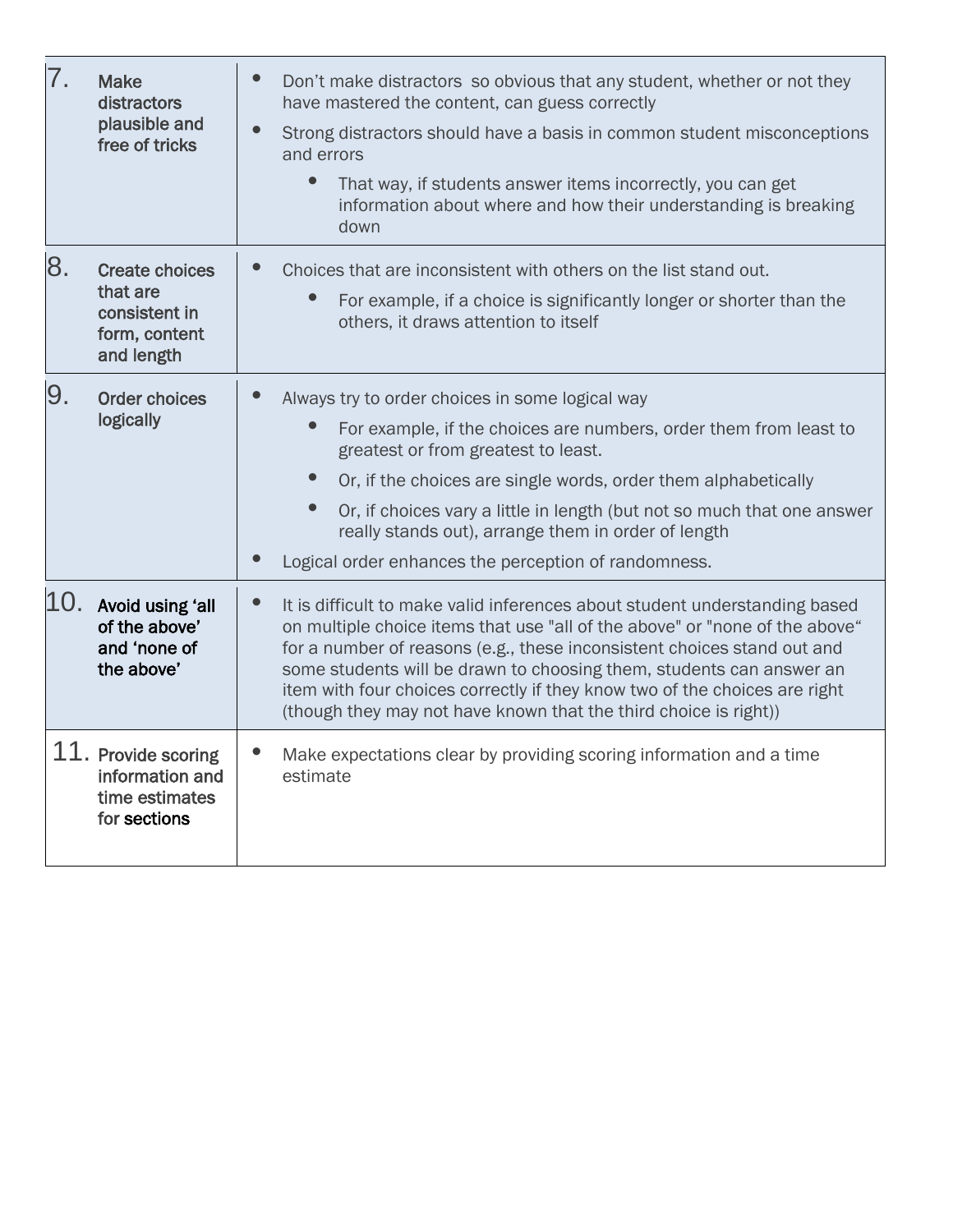### **Summary** Rules for Item Design – Constructed Response

| Planning       | Base the item on a vision for student mastery<br>Keep item length to one page or shorter                                                                 |
|----------------|----------------------------------------------------------------------------------------------------------------------------------------------------------|
| Prompt         | Ensure the prompt makes the task clear to students<br>3.<br>Ensure the prompt strikes a balance between concise and complete<br>4.                       |
| <b>Scoring</b> | Make rubric aligned to what you're measuring, clear and concrete<br>5.<br>Organize and format the item with scoring information and time estimates<br>6. |

| 1. Directions: Take about 5 minutes to answer the<br>following question:                                                                 |                                                                                                                               |                                                               | Item # and Directions |
|------------------------------------------------------------------------------------------------------------------------------------------|-------------------------------------------------------------------------------------------------------------------------------|---------------------------------------------------------------|-----------------------|
| Bill's best friend describes him as "sharp" in the<br>story. What is another word that you could use to<br>describe Bill as a character? |                                                                                                                               |                                                               | Prompt                |
| Provide evidence from the story to explain your<br>answer.                                                                               |                                                                                                                               |                                                               |                       |
|                                                                                                                                          |                                                                                                                               |                                                               | Response space        |
| 2 points                                                                                                                                 | 1 point                                                                                                                       | 0 points                                                      | <b>Rubric</b>         |
| Word accurately<br>describes Bill as a<br>character. Evidence<br>from the story directly<br>related to the chosen<br>word is provided.   | Word accurately<br>describes Bill as a<br>character, but<br>evidence from the<br>story is not included<br>or does not relate. | Word does not<br>accurately described<br>Bill as a character. |                       |